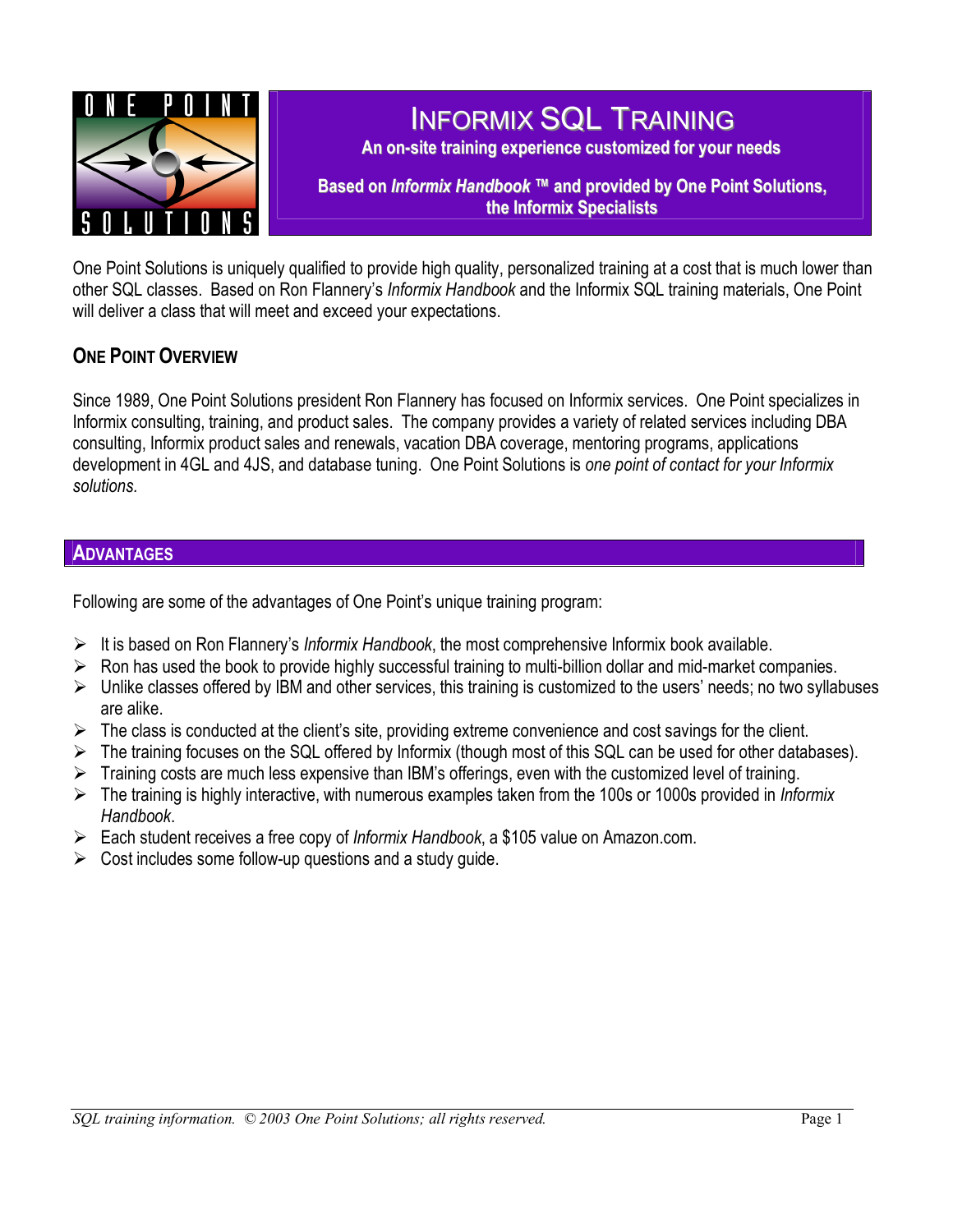### **TRAINING SUMMARY**

Following is a summary of the classes' proposed modules; these can be modified as One Point works with each customer to refine the syllabus (modules can be added, changed, or deleted, depending on the timing of the class and customer's needs). Each module is generously sprinkled with hands-on exercises. The following *informix Handbook*  chapters will be used as a reference for the class, including samples and text: 2, 5, and 8 through 16.

### **1) Introduction to SQL and Informix**

- $\triangleright$  A brief introduction and history of SQL, Informix, how SQL is used and how it has evolved
- $\triangleright$  Description and usage of the Informix stores database

#### **2) Anatomy of the SQL Statement**

 $\triangleright$  Introduction to the syntax of the SQL statement, including joins, FROM, WHERE, GROUP BY, and ORDER BY

#### **3) Creating Database Objects**

- $\triangleright$  How to create databases, tables, and indexes
- $\triangleright$  Altering database objects

#### **4) The Select Statement**

- $\triangleright$  Format and usage of the SELECT statement
- ¾ Numerous examples with joins, WHERE clause, ORDER BY, and other SQL clauses
- $\triangleright$  Usage of temporary tables

#### **5) Changing Data: insert, update, and delete**

 $\triangleright$  Format and usage of the INSERT, UPDATE, and DELETE statements

### **6) Tuning and Monitoring Queries**

- $\triangleright$  Indexing and query usage tips
- $\triangleright$  SET EXPLAIN and other monitoring utilities

#### **7) Creating and Using Stored Procedures**

- ¾ Format and usage of the Informix Stored Procedure Language (SPL)
- $\triangleright$  Samples and programming in SPL

### **8) Other Topics and Open Isssues**

- $\triangleright$  Transaction logging
- $\triangleright$  Database privileges
- ¾ Miscellaneous SQL commands
- $\triangleright$  Follow-up on open items, class discussion, new topics